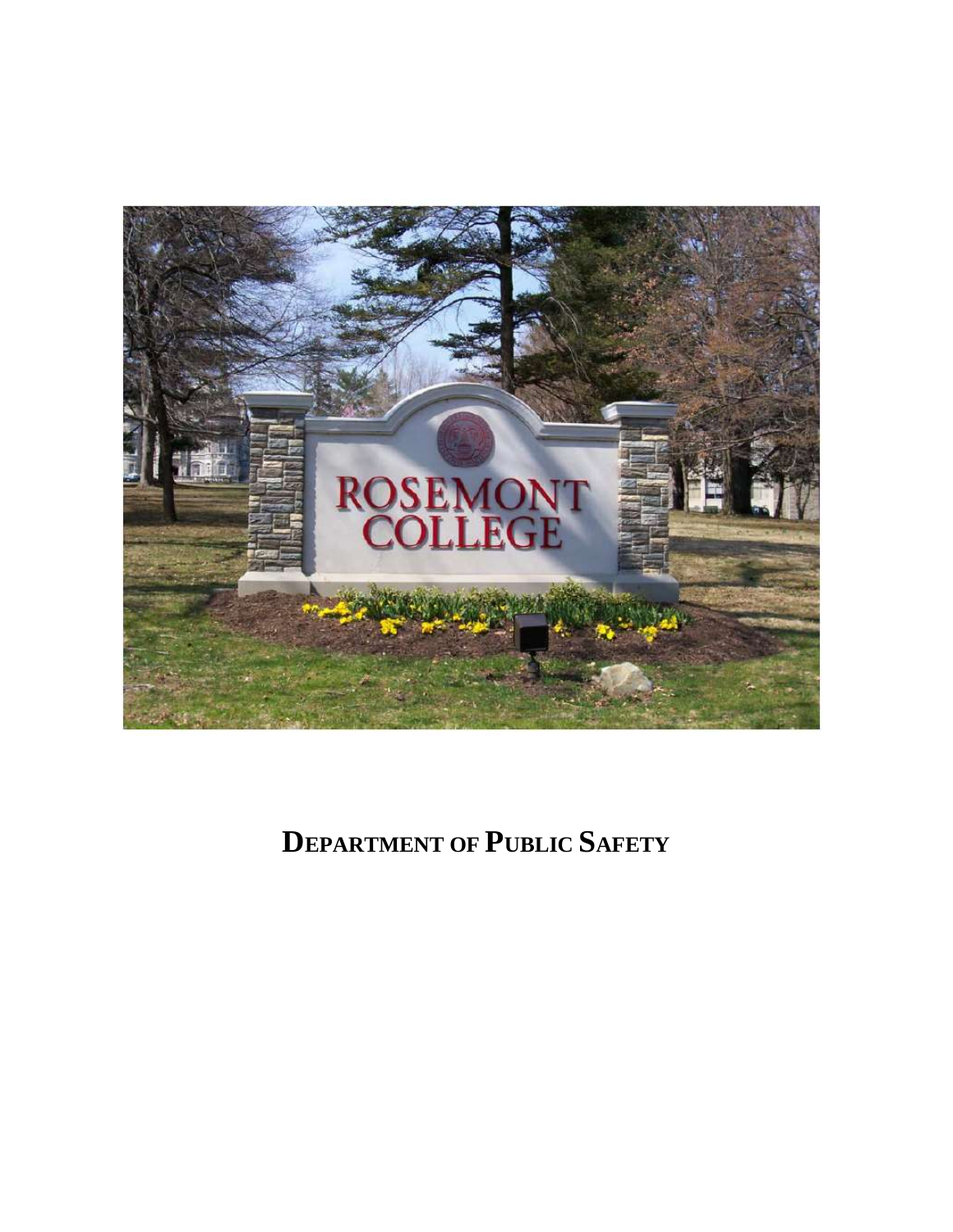# **SECURITY POLICIES & PROCEDURES**

Rosemont College is concerned about the safety and welfare of all campus members and guests and is committed to providing a safe and secure environment. Because no campus is isolated from crime, Rosemont College has developed a series of Policies and Procedures that are designed to ensure that every possible precautionary measure is taken to protect persons on our campus.

Located in an attractive historic suburban community 11 miles west of Philadelphia, Rosemont's campus is kept peaceful through the efforts of the entire college community. Respect for others and their property and the responsibility of one's own actions is expected of everyone -- students, staff, administrators, and faculty.

Rosemont College consists of 14 academic, residential, and recreational buildings situated on 56 acres. In addition, the accelerated degree program has an off-campus site located in Center City Philadelphia. Rosemont College presently enrolls 339 undergraduate students and 398 graduate students. One-hundred ninety-eight of our undergraduate students are residents. In addition, the college employs 114 full-time and 206 part-time employees.

While the college does not have a written policy regarding students with criminal records, the Admissions Office application and screening process is exceedingly thorough. A standard search is performed on all prospective employees in the Department of Public Safety. Any criminal conduct by an employee of Rosemont College is grounds for dismissal.

The Co-Directors of Public Safety reports directly to the Vice-President, Finance and Administration, and works closely with the Student Life Office. The Co-Directors also acts as liaison with the Lower Merion Township Police and Fire Departments and any State Police agency to create a campus that is both safe and secure. Rosemont College complies with all federal, state, and local laws.

The Department of Public Safety, along with the Office of Student Life, offers programs on subjects such as drug and alcohol abuse, personal safety and security, rape prevention, and crime prevention. The Office also distributes printed crime prevention materials.

## **ALCOHOL AND DRUG POLICY**

The College observes Pennsylvania law which states that the sale, possession, or consumption of alcohol by persons under 21 years of age is illegal. It is illegal to serve alcohol to minors. Possession, sale, manufacture, or use of illegal drugs, paraphernalia or restricted substances on college property is strictly prohibited. Students found in violation are subject to college disciplinary action and possible dismissal as well as legal action by local authorities. Students seeking further details may refer to the alcohol and drug policy sections of the student handbook. Employees are given relevant information in their handbooks.

## **WEAPONS POSSESSION**

The possession, use, or sale of firearms, ammunition, major or minor explosives, or any lethal weapon is forbidden and subject to college discipline as well as to criminal sanctions.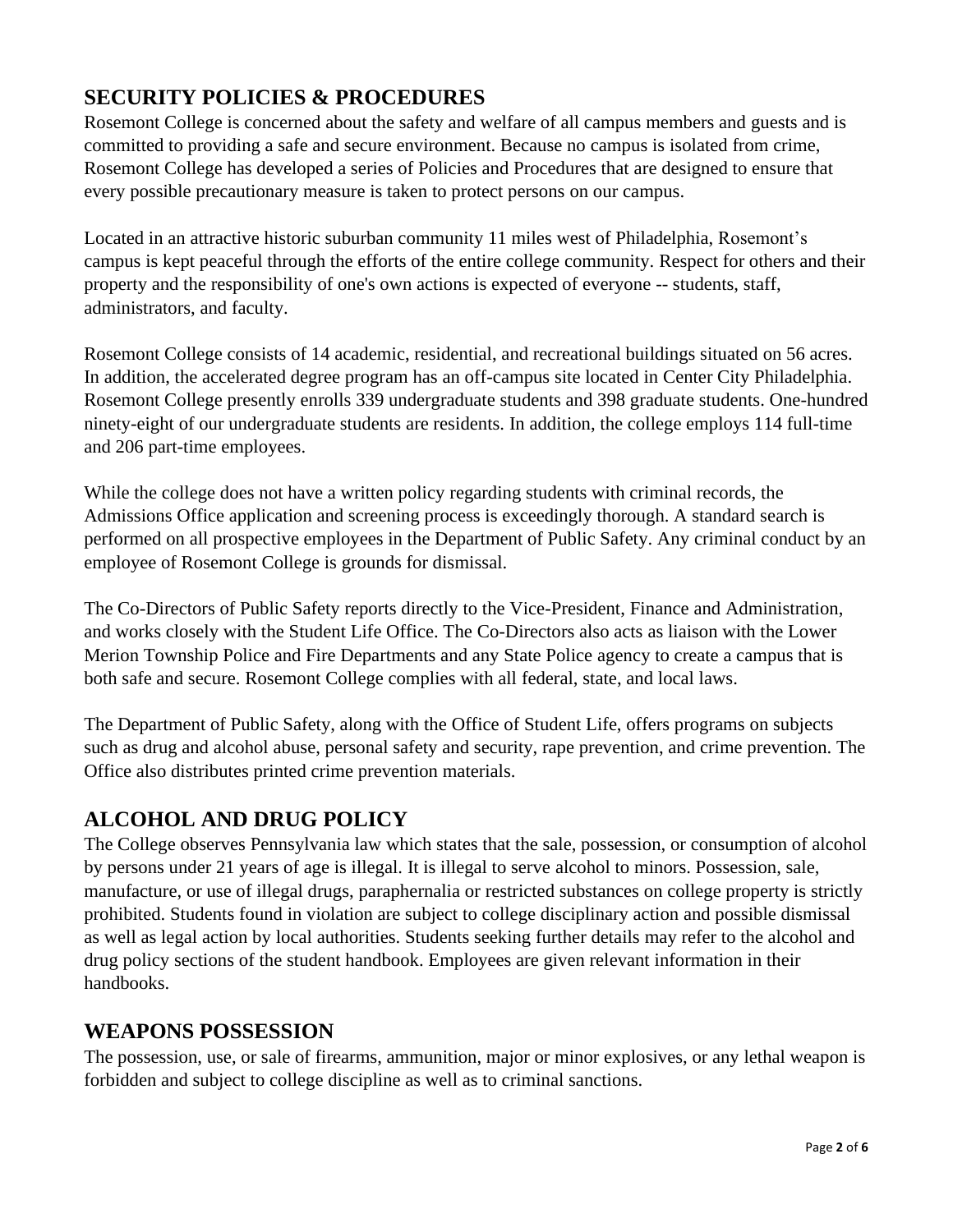## **DEPARTMENT OF PUBLIC SAFETY**

The Department of Public Safety, located on the ground floor of Kaul Hall and is open 24/7. Campus security is monitored around the clock by the Co-Directors and thirteen full-time Public Safety Officers. All attend mandatory in-service training programs, which are updated regularly, a CPR and basic First-Aid course. The primary objective of the Department of Public Safety is to provide a safe and secure environment that both enhances the campus learning experience and complements the College's educational mission.

Public Safety Officers conduct both vehicle and foot patrols and are charged with the enforcement of federal, state, and local laws, as well as College policies and procedures. While Public Safety Officers do not carry firearms and do not have police powers of arrest, they maintain a close working relationship with the Lower Merion Township Police Department, who assist as needed.

The Department of Public Safety is responsible for promoting a secure and safe environment for all campus members and guests. It is also responsible for providing support services tailored to meet the needs of the Rosemont College community. Some of those services are to:

- Issue identification cards.
- Provide parking registration for students, faculty, and staff.
- Provide an escort service for students, faculty, and staff.
- Maintain a Lost and Found Department.
- Inspect buildings and grounds for safety hazards.
- Conduct fire safety education programs and periodic fire drills.

#### **REPORTING CRIME ON CAMPUS**

Students, faculty, staff, and guests of the College are expected to report emergencies and criminal activity to the Department of Public Safety immediately. To report an emergency or any criminal activity, dial 2555 from any campus phone, 610-527-1038 from any public phone or by clicking **Report A Tip** on the Ravens Safe  $App<sup>1</sup>$  and following the directions therein.

Once reported, a Security Officer is immediately dispatched to the scene where he or she will evaluate the situation and contact the necessary authorities. In addition to telephones in each residence hall and at the doorways of each building, emergency telephones are in various areas of the campus that automatically connect to the Public Safety Office when the telephone receiver is picked up.

All crimes involving violence, major property loss, or any felony are reported by the Co-Directors to the Township Police. All crime statistics are reported on the forms and in the format required by the Pennsylvania State Police and the Department of Education as required. In the event of an emergency or criminal incident, prompt notification is made to the campus community by the Department of Public Safety. This information is communicated through the campus website, e-mail, text alerts, and/or postings in the residence halls and academic buildings.

<sup>&</sup>lt;sup>1</sup> The Raven Safe App for smart phones can be downloaded from the Apple Store and Google Play and is used to help keep Rosemont College Safe!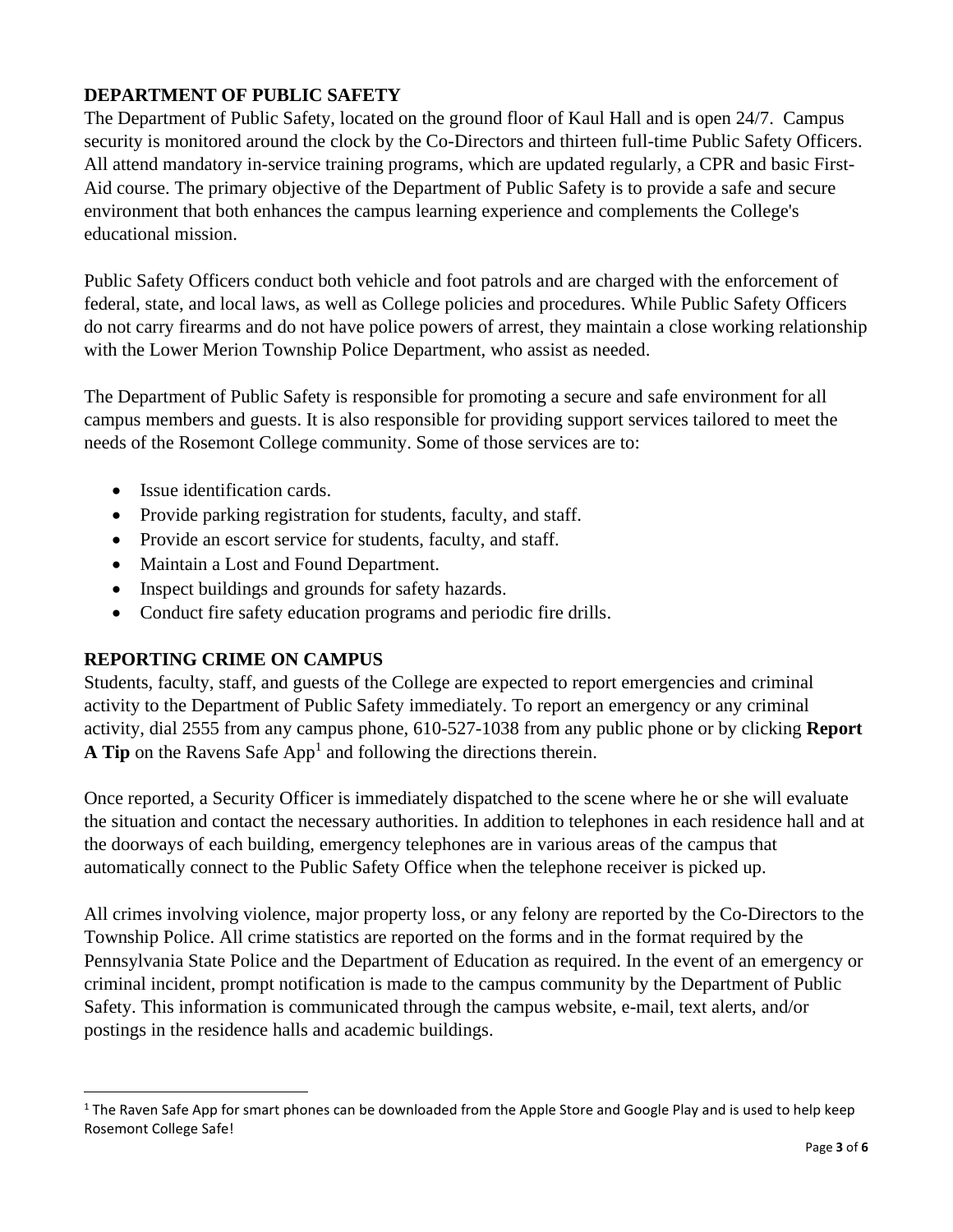#### **BUILDINGS AND GROUNDS**

The College delegates overall responsibility for maintaining its buildings and grounds to the Department of Physical Plant. The safety and security of all buildings and grounds has been established as the highest priority by the Department in carrying out this task. Members of the department conduct regular inspections and promptly correct any condition that may impact on the safety or security of any building or the surrounding grounds. The Department of Public Safety works closely with the Department of Physical Plant in the inspection of all buildings and grounds. The Department of Physical Plant provides an on-call system for handling emergencies during the off hours of the College.

It is the responsibility of the Department of Public Safety to lock and unlock campus buildings as specified in the Security Handbook, based on use, class schedules, and special events. Access to institutional facilities by employees and students is on an as-needed basis and only after proper identification has been shown. Visitors to the campus seeking access to campus facilities for special events must do so through an individual host, a sponsoring department, the Community Relations Assistant, or through the Department of Public Safety.

At 8 PM entrances to the campus are secured with access occurring at the main entrance, with a manned gatehouse.

#### **RESIDENCE HALL SAFETY AND SECURITY**

At Rosemont, 322 housing spaces are available for undergraduate students. On-campus housing includes both single and double rooms.

Responsibility for the security and safety of the residence halls is shared by the Department of Public Safety, the Department of Residence Life, and the residents themselves.

The Directors of Residence Life is responsible for the housing operations of all the residence halls at Rosemont College. The Directors of Residence Life is assisted with the housing operations by the Residence Coordinators and Resident Assistants, all of whom live in the residence halls.

The Residence Coordinators and the other members of the Residence Staff are official representatives of the College, and their authority in the residence halls is supported by the Co-Directors of Public Safety, the Directors of Residence Life, and the Vice-President of Student Affairs/Dean of Students. They are responsible for the security and well-being of the residents in their halls and are vigilant in following through on security and safety procedures.

New undergraduate students are assigned roommates and residence spaces for their first year. The Student Life Office provides a preference form that is used to guide the assignment process for new students by the Directors of Residence Life. The Myers-Briggs Type Inventory is used as a guide to selecting roommates for some new students. Upper-class students select their rooms each spring for the following year in a supervised lottery. Roommates ordinarily draw into rooms together and the college assigns new students to vacant spaces. Written guidelines for room changes and the room lottery are available at the Office of Residential Life and in the Student Handbook.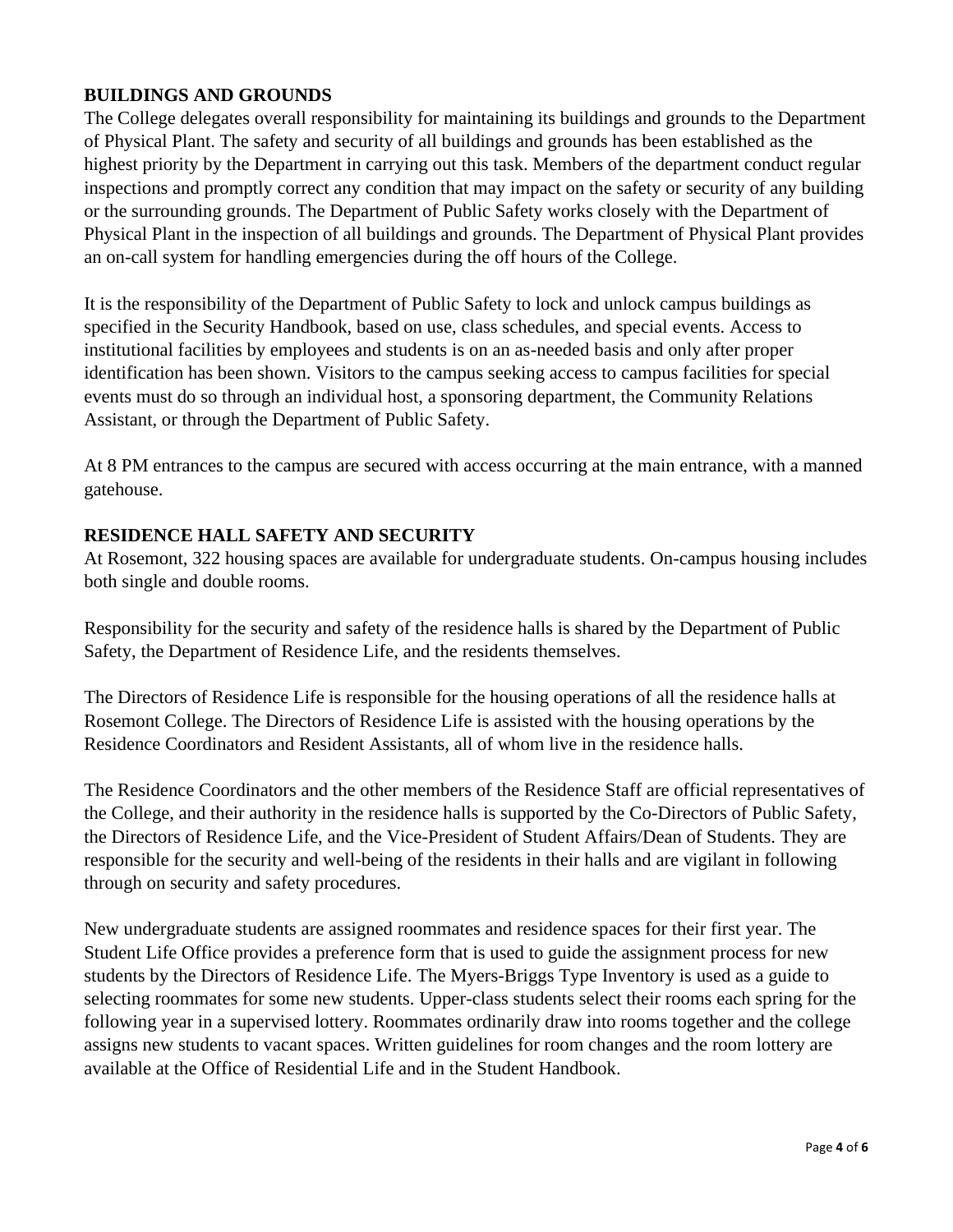Access to housing facilities is limited to those with authorization. The Resident Hall staff, Physical Plant staff, Housekeepers and Public Safety personnel enter the buildings and individual rooms only when they have a business reason to do so.

To support its goals and objectives of providing a safe and secure atmosphere for students and visitors, the College installed a card access system on all residence halls. Students use their 24-hour access card to gain access to their residence hall through the main entrance, as well as certain areas which the student is authorized to use. All other doors in the residence halls remain locked and are alarmed. Resident students have combinations to their individual rooms.

Any person entering or attempting to enter a residence hall without authorization will be asked to leave by the Residence Staff, the Desk Assistant, or Public Safety. Rosemont Students are required to have their guests sign in, leave I.D., and obtain a guest pass while visiting.

Desk assistants are assigned to the desk at the main entrance of each residence hall on Sunday through Thursdays from 9 PM to Midnight; Fridays from 9 PM to 2 AM; and Saturdays from 9 PM to 2 AM. These Desk assistants are in immediate telephone contact with the Department of Public Safety if necessary.

#### **FIRE SAFETY**

Fire safety is of primary importance to Rosemont College. The Department of Public Safety conducts all fire drills, and all residence halls are equipped with smoke alarms and/or alarm systems.

Fire safety procedures are explained and reviewed at the beginning of each semester. Unannounced fire drills for both residence halls and academic buildings are also conducted each semester.

## **STUDENT AND STAFF RESPONSIBILITY**

The cooperation, involvement, and personal support of the members of the Rosemont College Community in a campus safety program are crucial to the success of the program. Students and staff must assume responsibility for the safety and the security of their personal belongings by taking simple common sense precautions. The students' awareness of their environment and their surroundings is the best place to start.

- Exterior doors to the residential areas should never be propped open.
- Room and office doors should be locked even when left for a short period of time.
- Residents should ask visitors to identify themselves before allowing them access to the building or their room.
- Room combinations and access cards should not be given out to anyone.
- Cars should be parked in lighted areas and should be kept locked at all times. Valuables should also be concealed.
- Suspicious looking individuals should be reported immediately to Public Safety.
- Students and Staff should use the Escort Service in the evening hours.